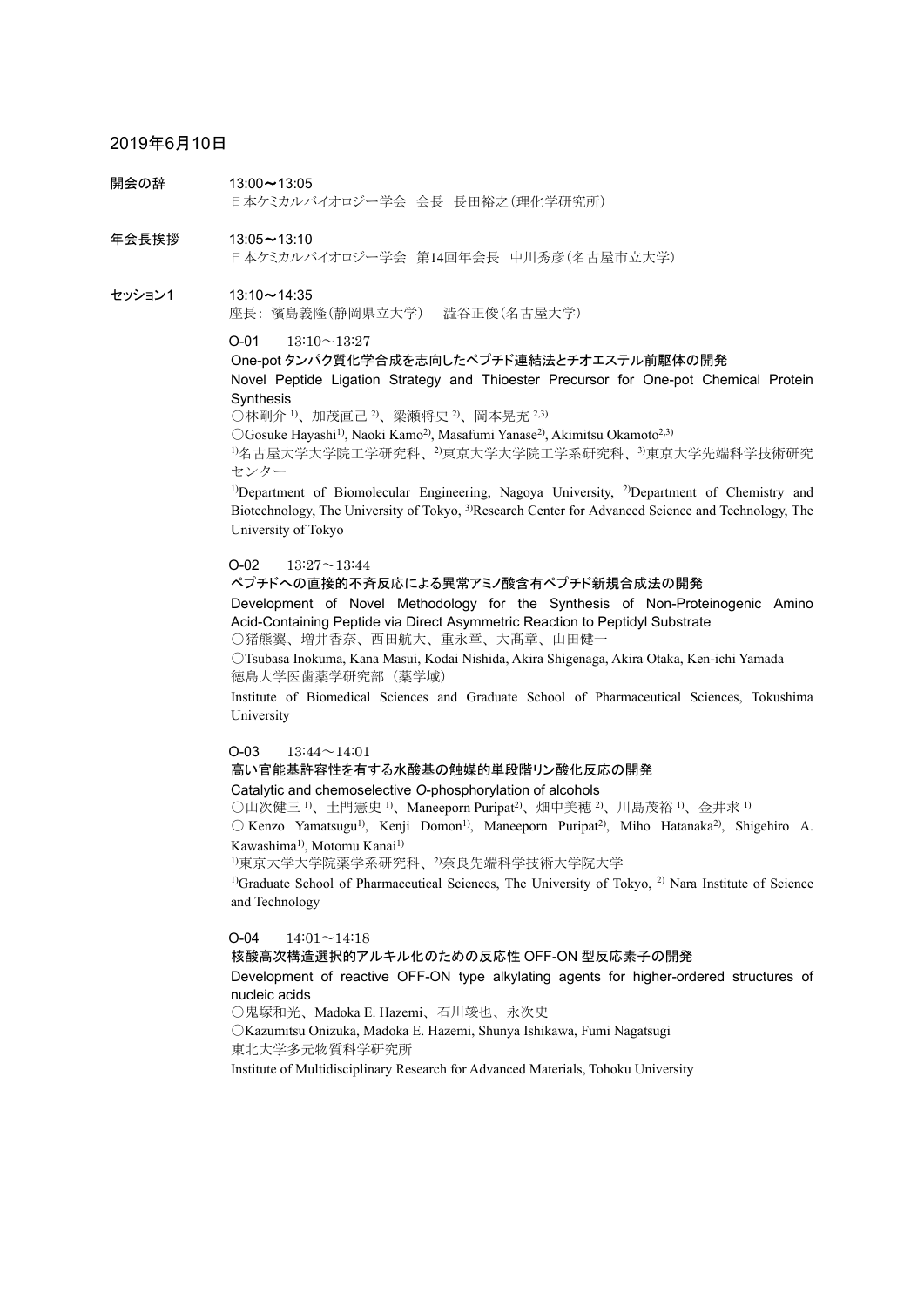#### $O-05$  14:18 $\sim$ 14:35

#### ヌクレアーゼ活性向上を指向した DNA-人工核酸キメラ分子構造設計と新機能創成

Novel Design Strategy of DNA-Artificial Nucleic Acid Chimeras Toward Enhancement of RNase H Cleavage Activities

稲垣雅仁 1)、上松亮平 1)、西嶋政樹 1)、荒木保幸 1)、石橋哲 2)、横田隆徳 2)、山吉麻子 3)、 中谷和彦 4)、○和田健彦 1)

Masahito Inagaki<sup>1)</sup>, Ryohei Uematsu<sup>1)</sup>, Masaki Nishijima<sup>1)</sup>, Yasuyuki Araki<sup>1)</sup>, Satoru Ishibashi<sup>2)</sup>, Takanori Yokota<sup>2</sup>), Asako Yamoyoshi<sup>3)</sup>, Kazuhiko Nakatani<sup>4)</sup>, and ○Takehiko Wada<sup>1)</sup>, 1)東北大多元研、2)東京医科歯科大、3)長崎大院薬、4)阪大産研

<sup>1)</sup> IMRAM, Tohoku Univ., <sup>2)</sup>Tokyo Medical and Dental Univ., <sup>3)</sup>Nagasaki Univ., <sup>4)</sup>ISIR, Osaka Univ.

# 休憩 14:35~14:45

#### セッション2 14:45~16:10

座長: 林良雄(東京薬科大学) 阿部洋(名古屋大学)

#### $O-06$  14:45 $\sim$ 15:02

## 生体高分子を効率的に細胞内へ輸送する細胞膜高透過性フォルダマーの開発

Development of cell-penetrating foldamers and application for delivery of biomacromolecules ○三澤隆史 <sup>1</sup>、大岡伸通 <sup>1</sup>、後藤千尋 <sup>1, 2</sup>、大庭誠 <sup>3</sup>、田中正一 <sup>3</sup>、内藤幹彦 <sup>1</sup>、出水庸介 <sup>1, 2)</sup>  $\bigcirc$  Takashi Misawa<sup>1)</sup>, Nobumichi Ohoka<sup>1)</sup>, Chihiro Goto<sup>1,2)</sup>, Makoto Oba<sup>3)</sup>, Masakazu Tanaka<sup>3)</sup>, Mikihiko Naito<sup>1)</sup>, Yosuke Demizu<sup>1), 2)</sup>

1)国立医薬品食品衛生研究所、2)横浜市立大学生命医学研究科、3)長崎大学大学院医歯薬学総合 研究科

<sup>1)</sup>National Institute of Health Sciences, <sup>2)</sup>Graduate School of Medical Life Science, Yokohama City University, 3)Graduate School of Biomedical Sciences, Nagasaki University

#### $O-07$   $15:02 \sim 15:19$

## 生物発光ドナーを用いた共鳴エネルギー移動(NanoBRET)を基盤とした CXCR4 リガンドの高感度 スクリーニング法の開発

Development of a NanoBRET-based sensitive screening method for CXCR4 ligands Sakyiamah, Maxwell M、野村渉、小早川拓也、○玉村啓和

Maxwell M, Sakyiamah, Takuya Kobayakawa, Wataru Nomura, ○Hirokazu Tamamura 東京医科歯科大学・生体材料工学研究所

Institute of Biomaterials and Bioengineering, Tokyo Medical and Dental University (TMDU)

#### $O-08$  15:19 $\sim$ 15:36

# mRNA ディスプレイに適用可能な主鎖環状ペプチド合成法の開発

# Development of a methodology for synthesizing backbone macrocyclic peptides applicable to mRNA display

○新原光貴、高辻諒、加藤敬行、菅裕明

○Koki Shinbara, Ryo Takatsuji, Takayuki Katoh and Hiroaki Suga 東大院理

Graduate School of Science, The University of Tokyo

#### $O-09$  15:36 $\sim$ 15:53

#### 生体内での細胞選択的治療を可能とする糖鎖付加人工金属酵素

## Glycosylated Albumin Artificial Metalloenzymes: Biocompatibility and Therapeutic Potential  $\bigcirc$ ヴォン・ケンワード<sup>1</sup>)、田中克典<sup>1,2,3)</sup>

OKenward Vong<sup>1)</sup>, Katsunori Tanaka<sup>1,2,3)</sup>

1)理研・田中生体機能合成化学研究室、2)理研・糖鎖ターゲティング研究チーム、3) カザン大学・ アレクサンドル ブトレーロフ研究所 生体機能化学研究室

<sup>1)</sup>RIKEN Cluster for Pioneering Research, Biofunctional Synthetic Chemistry Laboratory, <sup>2)</sup>RIKEN, GlycoTargeting Research Laboratory, 3)Kazan Federal University, A. Butlerov Institute of Chemistry, Biofunctional Chemistry Laboratory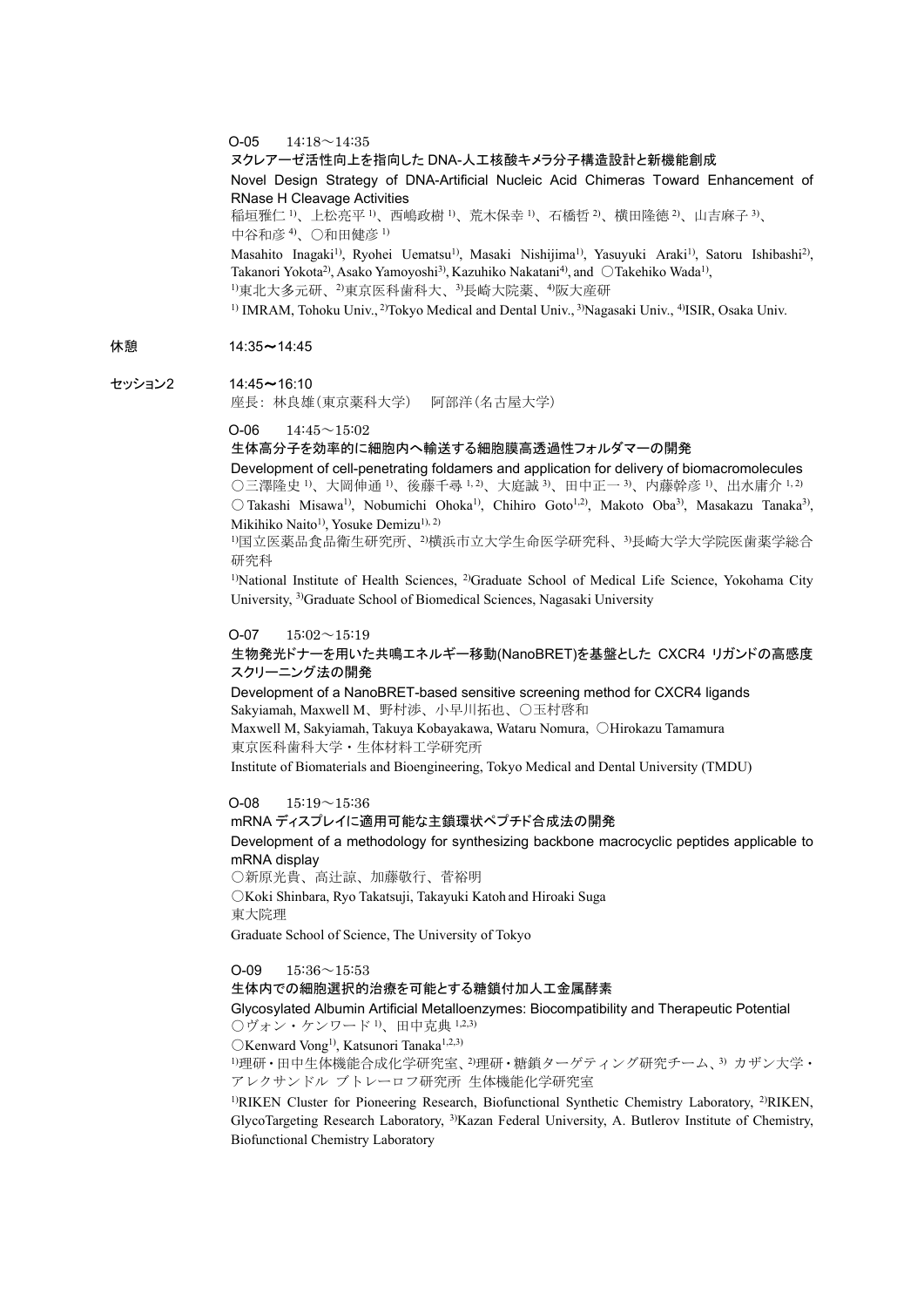$O-10$   $15:53 \sim 16:10$ 

#### 核酸構造形成誘導を利用した新規遺伝子発現制御法の開発

Development of a novel method that repress gene expression levelby constructing of RNAhigher order structure

○勝田陽介 1)、嘉村匠人 1)、北村裕介 1)、萩原正規 2)、佐藤慎一 3)、井原敏博 1)

○Yousuke Katsuda1), Takuto Kamura1), Yusuke Kirtamura1),Masaki Hagihara2), Shin-ichi Sato3), Toshihiro Ihara1)

1)熊本大学大学院先端科学研究部、2)弘前大学理工学部、3)弘前京都大学化学研究所

1)Faculty of Advanced Science and Technology, Kumamoto University, 2)Faculty of Science and Technology, HirosakiUniversity, <sup>3)</sup>Institute for Chemical Research, Kyoto University

## 休憩 16:10~16:20

シンポジウム「天然物からのケミカルバイオロジー」 16:20~17:54

座長: 横島聡(名古屋大学) 北将樹(名古屋大学)

 $O-11S$   $16:20 \sim 16:37$ 

H2O2 応答型光感受性分子によるがん細胞選択的光細胞毒性 Selective Photocytotoxicity against Cancer Cells by H<sub>2</sub>O<sub>2</sub> Activatable Photosensitizer ○北村貴士、城下沙織、高橋大介、戸嶋一敦 ○Takashi Kitamura, Saori Shiroshita, Daisuke Takahashi, Kazunobu Toshima 慶應義塾大学理工学部応用化学科

Department of Applied Chemistry, Faculty of Science and Technology, Keio University

O-12S  $16:37 \sim 16:54$ 複雑ペプチド系天然物ヤクアミド B の標的タンパク質同定 Target Identification of Complex Peptidic Natural Product Yaku'amide B ○伊藤寛晃 1)、喜多村佳委 1)、櫻井香里 2)、井上将行 1) ○Hiroaki Itoh1), Kai Kitamura1), Kaori Sakurai2), Masayuki Inoue1) 1)東大院薬、2)東農工大院工

<sup>1)</sup>Graduate School of Pharmaceutical Sciences, The University of Tokyo, <sup>2)</sup>Department of Biotechnology and Life Science, Tokyo University of Agriculture and Technology

 $S-01$  16:54 $\sim$ 17:24 天然の鉄キレート剤「ムギネ酸」のケミカルバイオロジー研究 Chemical Biology Research on Natural Iron Chelator "Mugineic Acid" ○難波康祐 <sup>1</sup>、向山はるか <sup>1</sup>、佐々木彩花 <sup>1</sup>、占部敦美 <sup>1</sup>、米良茜 <sup>1,2</sup>、鈴木基史 <sup>2</sup>、村田佳子 3) OKosuke Namba<sup>1)</sup>, Haruka Mukaiyama<sup>1)</sup>, Sayaka Sasaki<sup>1)</sup>, Atsumi Urabe<sup>1)</sup>, Akane Mera<sup>1,2)</sup>, Motofumi Suzuki<sup>2)</sup>, Yoshiko Murata<sup>3)</sup> 1)徳島大院薬、2)愛知製鋼株式会社、3)サントリー生命科学財団 <sup>1)</sup>Tokushima University, <sup>2)</sup>AICHI STEEL CORPORATION, <sup>3)</sup>Suntory Institute for Bioorganic Research

 $S-02$  17:24 $\sim$ 17:54 天然物をベースとした植物ケミカルバイオロジー Plant Chemical Biology using Natural Products 上田実 Minoru Ueda 東北大学大学院理学研究科・生命科学研究科 Graduate School of Science, Graduate School of Life Science, Tohoku University

懇親会 18:30~20:30 (キャッスルプラザ)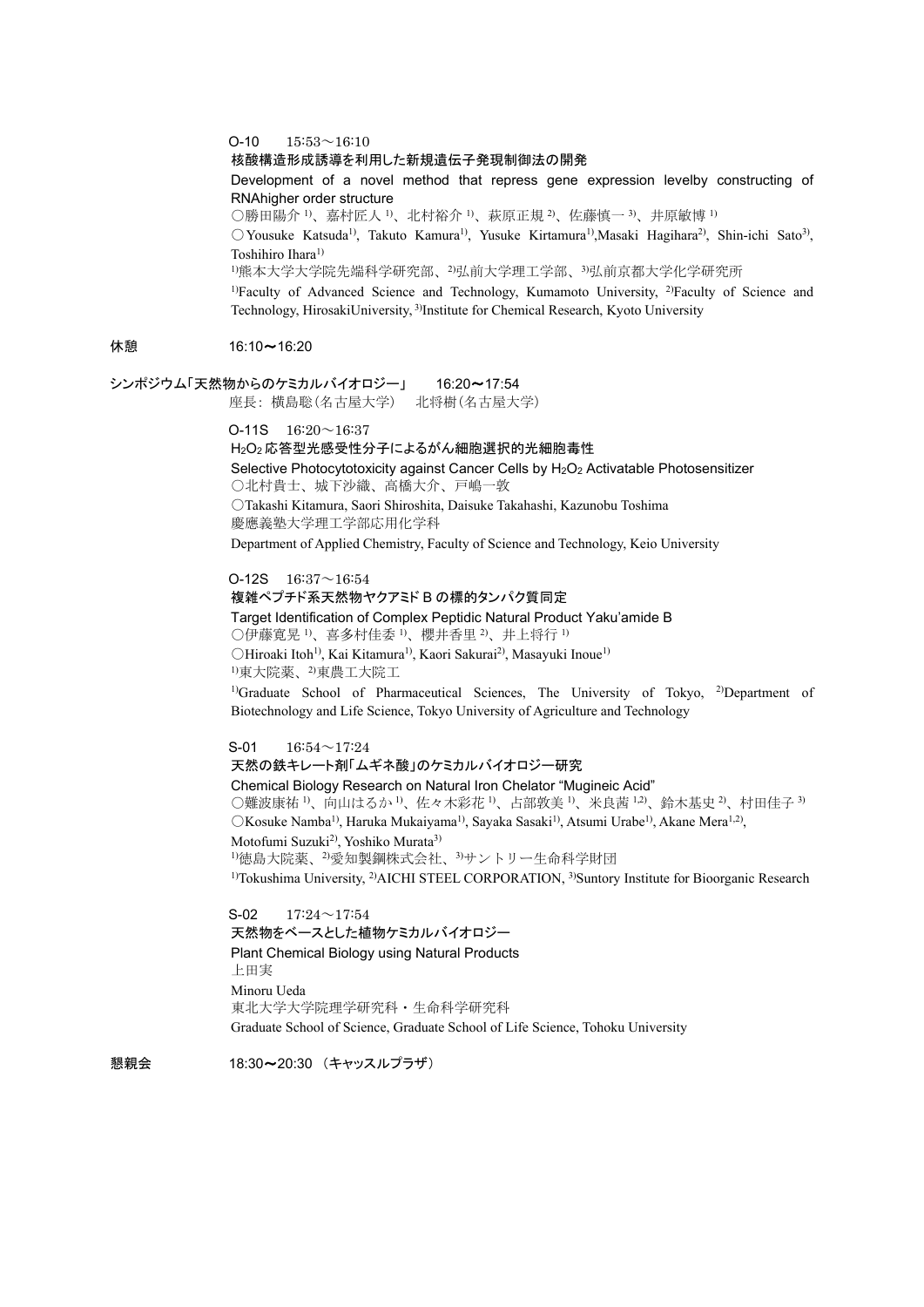# 2019年6月11日

セッション3 9:00~10:08 座長: 樋口恒彦(名古屋市立大学) 生長幸之助(東京大学)

 $O-13$   $9:00 \sim 9:17$ 

抗体の部位選択的チロシン残基修飾に基づく蛍光免疫センサー分子の作成技術 Fluorescent Immunosensor Based on Site-Selective Modified Antibody ○佐藤伸一 1)、松村雅喜 1,2)、上田宏 1)、中村浩之 1) ○Shinichi Sato1), Masaki Matsumura1,2), Hiroshi Ueda1), Hiroyuki Nakamura1) 1)東京工業大学 科学技術創成研究院 化学生命科学研究所、2)東京工業大学 生命理工学院 1)Laboratory for Chemistry and Life Science, Institute of Innovative Research, Tokyo Institute of Technology, 2)School of Life Science and Technology, Tokyo Institute of Technology

 $O-14$   $9:17 \sim 9:34$ 新しいクリック反応制御法を利用した生体分子の化学修飾 Chemical Modification of Biomolecules by Newly Designed Click Chemistry ○吉田優 <sup>1</sup>、目黒友啓 <sup>1</sup>、寺嶌紀和 <sup>1</sup>、栗原ともこ <sup>1</sup>、伊藤晴海 <sup>1,3</sup>、小池悠華 <sup>2</sup>、喜井 勲 <sup>2)</sup>、 細谷孝充 1,3) ○Suguru Yoshida1), Tomohiro Meguro1), Norikazu Terashima1), Tomoko Kuribara1), Harumi Ito1,3), Yuka Koike<sup>2)</sup>, Isao Kii<sup>2)</sup>, Takamitsu Hosova<sup>1,3)</sup> 1)東医歯大生材研、2)理研 科技ハブ本部、3)理研 BDR

<sup>1)</sup>IBB, Tokyo Med. & Dent. Univ., <sup>2)</sup> RIKEN RCSTI, <sup>3)</sup>RIKEN BDR

### $O-15$   $9:34 \sim 9:51$

## AJICAP™: 親和性ペプチドを利用した抗体の位置特異的な官能基化法の開発 ~次世代型 ADC 合成のプラットフォーム技術~

AJICAP™: Affinity peptide mediated site-specific conjugation of native antibodies

 $\sim$  A platform technology for next generation antibody-drug conjugates  $\sim$ 

○山田慧 <sup>1,2)</sup>、藤井友博 <sup>1)</sup>、敷田奈都紀 <sup>1)</sup>、新保和高 <sup>1)</sup>、關拓也 <sup>1)</sup>、大庭悠里 <sup>1)</sup>、中山聡 <sup>1)</sup>、

中田國夫<sup>1)</sup>、伊東祐二<sup>2)</sup>、松田豊<sup>3)</sup>、Brian A. Mendelsohn<sup>3)</sup>、奥住竜哉<sup>1)</sup>

○Kei Yamada1,2), Tomohiro Fujii1), Natsuki Shikida1), Kazutaka Shimbo1), Takuya Seki1), Yuri Ooba1), Akira Nakayama<sup>1)</sup>, Kunio Nakata<sup>1)</sup>, Yuji Ito<sup>2)</sup>, Yutaka Matsuda<sup>3)</sup>, Brian A. Mendelsohn<sup>3)</sup>, Tatsuya  $Okuzumi<sup>1</sup>$ 

1)味の素株式会社 バイオ・ファイン研究所、2)鹿児島大学 理工学域理学系、3)味の素バイオ・ ファーマサービス

<sup>1)</sup>Research Institute for Bioscience Products & Fine Chemicals, Ajinomoto Co. Inc., <sup>2)</sup>Graduate School of Science and Engineering, Kagoshima University, 3)Ajinomoto Bio-Pharma Services

## $O-16$   $9:51 \sim 10:08$

脂質由来アルデヒド化合物の構造同定と包括的解析法開発

Structural identification and comprehensive analysis of lipid-derived aldehydes

○松岡悠太<sup>1,2)</sup>、阿部雅史<sup>1)</sup>、和泉自泰<sup>2,3)</sup>、高橋政友<sup>3)</sup>、馬場健史<sup>2,3)</sup>、山田健一<sup>1,2)</sup>

○Yuta Matsuoka1,2), Masashi Abe1), Yoshihiro Izumi 2,3) , Masatomo Takahashi3), Takeshi Bamba 2,3), Ken-ichi Yamada 1,2)

1)九州大学大学院薬学研究院、2)AMED-CREST 、2)九州大学生体防御医学研究所

<sup>1)</sup>Faculty of Pharmaceutical Sciences, Kyushu University, <sup>2)</sup>AMED-CREST, <sup>3)</sup>Medical Institute of Bioregulation, Kyushu University

休憩 10:08~10:18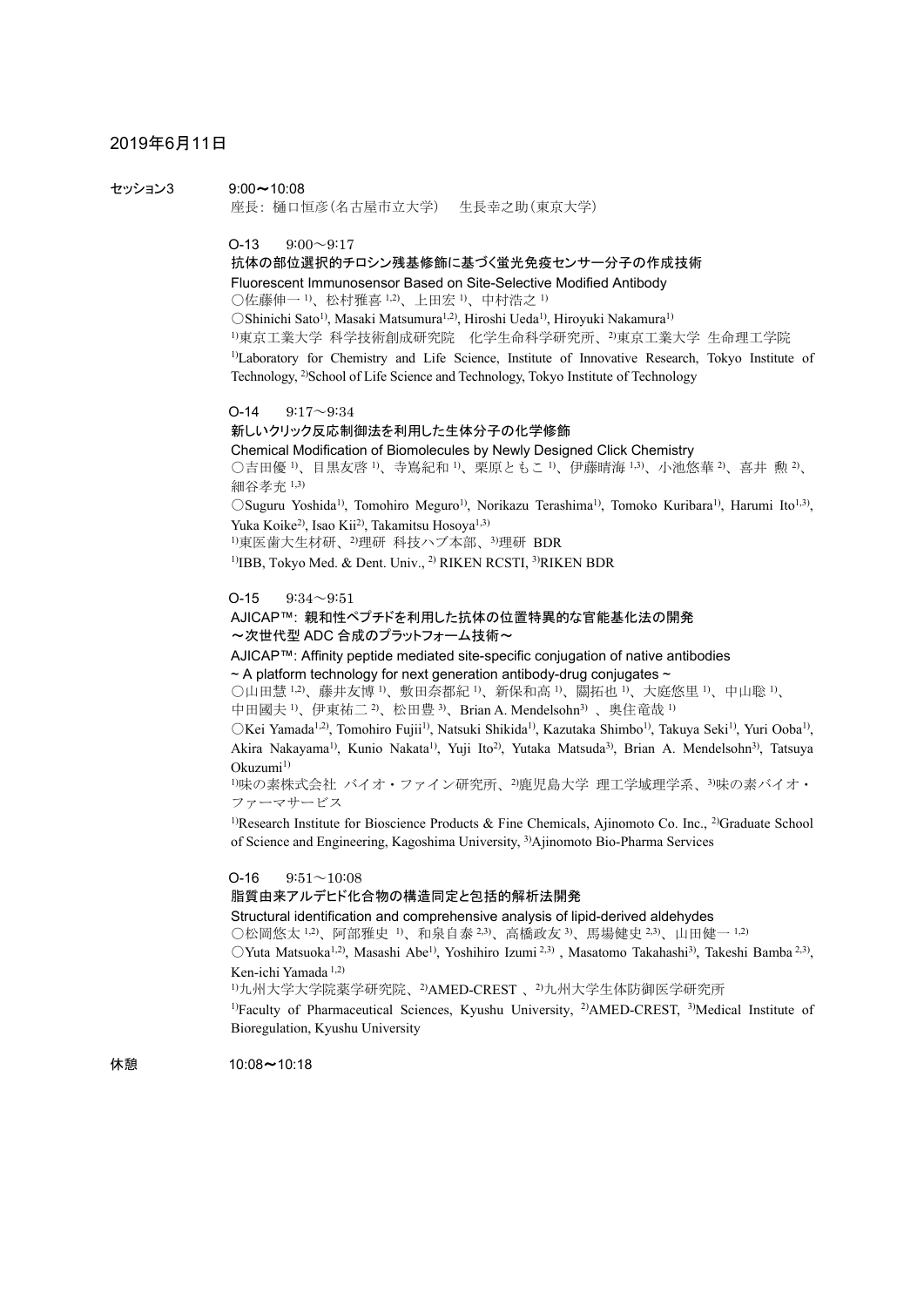## セッション4 10:18~11:26

座長: 北出幸夫(愛知工業大学) 二木史朗(京都大学)

 $O-17$  10:18 $\sim$ 10:35

# 深層学習による形態識別を利用した抗真菌物質の探索

Exploration of antifungal agents by deep learning-based phenotypic screening ○二村友史 1)、ウソン− ロペス レイチェル A. 1)、山本甲斐 1,2)、室井誠 1)、長田裕之 1,2)  $OYushi$  Futamura<sup>1)</sup>, Rachael A. Uson-Lopez<sup>1)</sup>, Kai Yamamoto<sup>1,2)</sup>, Makoto Muroi<sup>1)</sup>, Hiroyuki Osada<sup>1,2)</sup> 1) 理研 CSRS · ケミカルバイオロジー、2) 埼玉大

<sup>1)</sup> Chem. Biol., RIKEN CSRS, <sup>2)</sup> Saitama Univ.

## $O-18$   $10:35 \sim 10:52$

# Glycosidase を標的とした蛍光プローブ群の開発と腫瘍特異的蛍光イメージングへの応用 TumorSpecific Fluorescence Imaging by the Development of Fluorescent Probes for Intact Glycosidase Activities

○藤田恭平 <sup>1</sup>、神谷真子 <sup>1,5</sup>)、吉岡孝房 <sup>1,3</sup>)、中島淳 <sup>3</sup>、上尾裕明 <sup>4</sup>、浦野泰照 <sup>1,2,6)</sup>

 $\triangle$ Kyohhei Fujita<sup>1)</sup>,Mako Kamiya<sup>1,5)</sup>, Takafusa Yoshioka<sup>1,3)</sup>, Jun Nakajima<sup>3</sup>),Hiroaki Ueo<sup>4)</sup>, Yasuteru Urano $1,2,6$ )

1)東京大学大学院医学系研究科、2)東京大学大学院薬学系研究科、3)東京大学附属病院呼吸器外 科、4)上尾乳腺外科、5)JST-PRESTO、6)AMED-CREST

<sup>1)</sup>Graduate School of Medicine, <sup>2)</sup>Pharmaceutical Sciences, The University of Tokyo, <sup>3)</sup>University of Tokyo Hospital, 4)Ueo Breast Surgery Hospital, 5)JST-PRESTO, 6)J AMED-CREST

#### $O-19$   $10:52 \sim 11:09$

## 小胞体 Ca2+測定を基盤とした新規 1 型リアノジン受容体抑制剤の創製

Development of type 1 ryanodine receptor inhibitors based on endoplasmic reticulum  $Ca^{2+}$ assay

○森修一 <sup>1)</sup>、飯沼大翔 <sup>1)</sup>、間中紀暁 <sup>1)</sup>、湯浅磨里 <sup>1)</sup>、村山尚 <sup>2)</sup>、呉林なごみ <sup>2)</sup>、小林琢也 <sup>2)</sup>、 山澤徳志子 3、野口悟 4、井上高良 4、井上由紀子 4、西野一三 4、影近弘之 1)

〇Shuichi Mori1), Hiroto Iinuma1), Noriaki Manaka1), Mari Ishigami-Yuasa1), Takashi Murayama2), Nagomi Kurebayashi2), Takuya Kobayashi2), Toshiko Yamazawa3), Satoru Noguchi4), Takayoshi Inoue4), Yukiko U. Inoue<sup>4)</sup>, Ichizo Nishino<sup>4)</sup>, Hiroyuki Kagechika<sup>1)</sup>

1)東京医科歯科大学生体材料工学研究所、2)順天堂大学医学部薬理学、3)慈恵医科大学分子生理 学、4国立精神・神経医療研究センター

<sup>1)</sup>Institute of Biomaterials and Bioengineering, Tokyo Medical and Dental University, <sup>2)</sup>Department of Pharmacology, Juntendo University Graduate School of Medicine, 3)Department of Molecular Physiology, Jikei University School of Medicine, <sup>4</sup>)National Center of Neurology and Psychiatry

#### $O-20$   $11:09 \sim 11:26$

クロロフルオロアセタミドを利用した不可逆的キナーゼ阻害剤の開発

Selective and reversible modification of kinase cysteines with chlorofluoroacetamides

○進藤直哉 <sup>1</sup>、渕田大和 <sup>1</sup>、佐藤磨美 <sup>1</sup>、渡公佑 <sup>1</sup>、桑田啓子 <sup>2</sup>、小野眞弓 <sup>1</sup>、王子田彰夫 <sup>1)</sup>

○Naoya Shindo1), Hirokazu Fuchida1), Mami Sato1), Kosuke Watari1), Keiko Kuwata2), Mayumi Ono1), Akio Ojida<sup>1)</sup>

 $1)$ 九大院薬、 $2)$ 名大 ITbM

<sup>1)</sup> Graduate School of Pharmaceutical Sciences, Kyushu University, <sup>2)</sup> Institute of Transformative Bio-Molecules, Nagoya University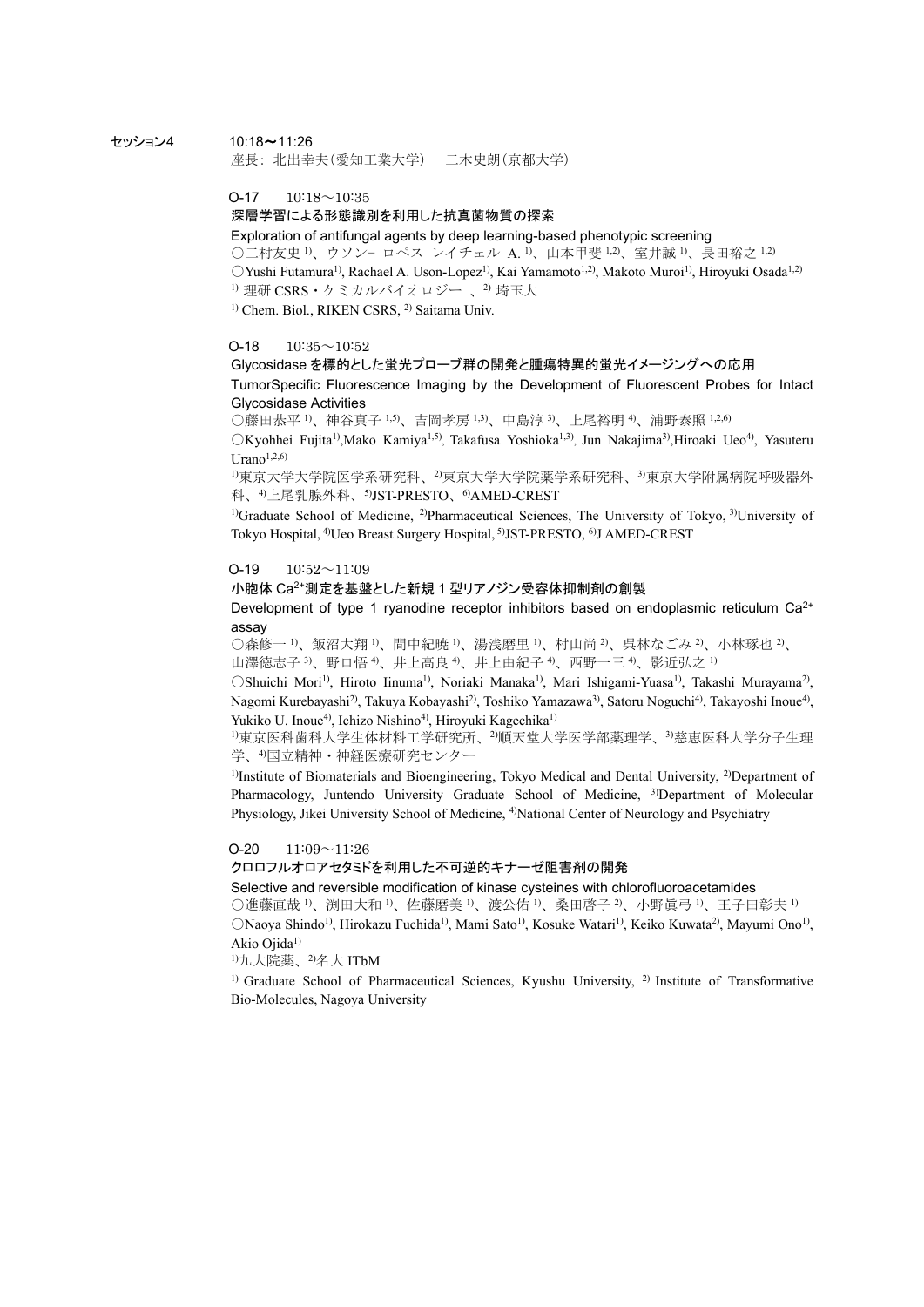## ポスターブリーフィングA(奇数番号ポスター賞応募者) 11:30~12:30

| P-001 | 山本智也  | P-089 | 早舩花奈       |
|-------|-------|-------|------------|
| P-003 | 東小百合  | P-091 | 迫間幸広       |
| P-005 | 二村友香  | P-093 | 池田洋一       |
| P-007 | 西澤拓真  | P-095 | 濱田あかり      |
| P-011 | 二木邦浩  | P-097 | 齊藤里菜       |
| P-015 | 三浦一輝  | P-099 | 小崎航        |
| P-017 | 林音知   | P-101 | 梶原啓司       |
| P-023 | 鶴川幸音  | P-103 | 伏原大地       |
| P-025 | 冨田実花  | P-107 | 若林勇樹       |
| P-027 | 和島壮一  | P-109 | 池野喬之       |
| P-041 | 川野はるか | P-111 | 森かん菜       |
| P-043 | 山本美月  | P-113 | 三津山智絵      |
| P-051 | 岩本莉奈  | P-117 | 柴田知範       |
| P-053 | 青野晴美  | P-121 | 谷村大樹       |
| P-055 | 徳永啓佑  | P-123 | 八木勇樹       |
| P-059 | 中本航介  | P-127 | 中館眞美子      |
| P-061 | 竹内伶音  | P-129 | 中根啓太       |
| P-063 | 野中智陽  | P-131 | 吉井達之       |
| P-069 | 花木祐輔  | P-133 | 石田健太       |
| P-071 | 荒川希美  | P-135 | 岩立竜        |
| P-073 | 澄本慎平  | P-137 | 中村旭良       |
| P-075 | 木口卓人  | P-141 | 太田悠平       |
| P-077 | 本村友希  | P-143 | 内之宮祥平      |
| P-079 | 大内仁志  | P-147 | 善明直輝       |
| P-081 | 山田遼太郎 | P-151 | 川口大輔       |
| P-085 | 岸高稚   | P-153 | 澤田隼佑       |
| P-087 | 藤井香帆  | P-155 | Zhaoma Shu |

世間人会 12:30~13:30

昼食休憩

ポスターセッションA 13:30~15:00 (7階 展示場)

# 新学術領域研究「ケモユビキチン」共催ミニシンポジウム 15:00~16:25

座長: 佐伯泰(東京都医学総合研究所) 石川稔(東北大学)

 MS-01 15:00~15:17 ケモテクノロジーと質量分析計を活用したユビキチンコードの解読 Decryption of the ubiquitin code by chemo-technologies and advanced proteomics ○佐伯泰、遠藤彬則、土屋光、大竹史明 ○Yasushi Saeki, Akinori Endo, Hikaru Tsuchiya, Fumiaki Ohtake 東京都医学総合研究所・蛋白質代謝研究室 Laboratory of Protein Metabolism, Tokyo Metropolitan Institute of Medical Science

 MS-02 15:17~15:34 低分子によるタンパク質ノックダウン Chemical protein knockdown using small molecules 石川稔 Minoru Ishikawa 東北大学大学院生命科学研究科 Graduate School of Life Sciences, Tohoku University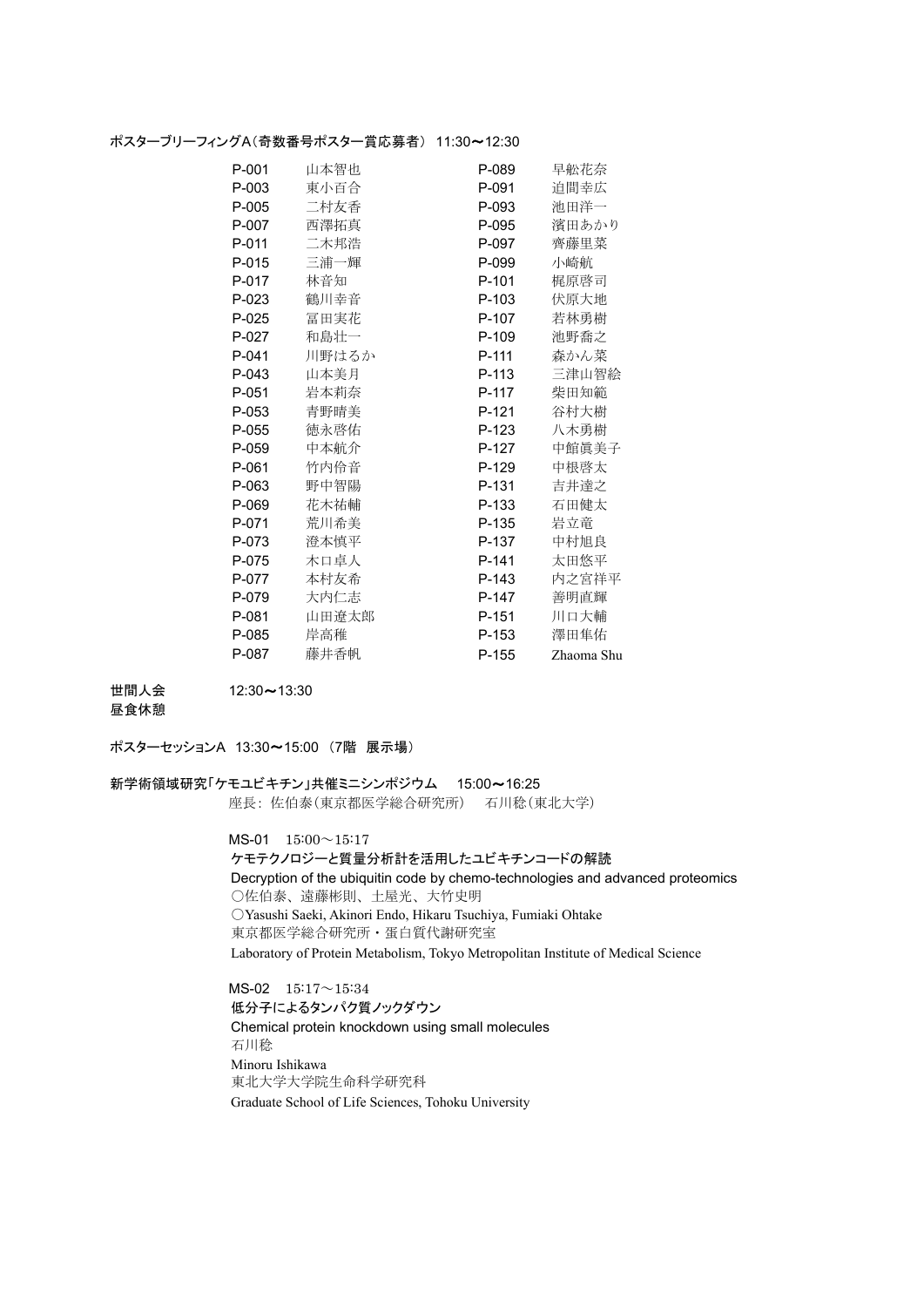MS-03 15:34~15:51

ケモテクノロジーを利用した直鎖状ユビキチン鎖の機能解析と制御

Functional analysis and control of linear ubiquitin chains by using chemo-technology ○藤田宏明、岩井一宏

○Hiroaki Fujita, Kazuhiro Iwai

京都大学大学院医学研究科 細胞機能制御学

Kyoto University, Department of Molecular and Cellular Physiology, Graduate School of Medicine

 $MS-04$  15:51 $\sim$ 16:08

嚢胞性線維症治療薬開発を目指した RFFL ユビキチンリガーゼ PPI 阻害剤の探索 Discovery of RFFL ubiquitin ligase PPI inhibitors

for the development of therapeutic agents for cystic fibrosis

○沖米田司 <sup>1</sup>、酒井了平 <sup>1</sup>、宗岡聡 2、永平亜佐子 <sup>2</sup>、冨森嘉晃 <sup>2</sup>、東桃子 <sup>1</sup>、宇仁田伸 <sup>1</sup>、 小野裕司 1)、福田亮介 1)

〇Tsukasa Okiyoneda1), Ryohei Sakai1), Satoshi Muneoka2), Asako Nagahira2), Yoshiaki Tomimori2), Momoko Higashi<sup>1)</sup>, Shin Unida<sup>1)</sup>, Yuji Ono<sup>1)</sup>, Ryosuke Fukuda<sup>1)</sup>

1)関西学院大学 理工学部 生命医化学科、2)アスビオファーマ株式会社

1)Department of Biomedical Chemistry, School of Science and Technology, Kwansei Gakuin University, 2)Asubio Pharma Co., Ltd.

 MS-05 16:08~16:25 CRBN を標的とする薬剤の分子機構 Molecular mechanisms of CRBN-based drugs ○伊藤拓水、朝妻知子、山本淳一、清水誠之、佐藤智美、半田宏 ○Takumi Ito, Tomoko Asatsuma-Okumura, Junichi Yamamoto, Nobuyuki Shimizu, Tomomi Sato, Hiroshi Handa 東京医科大学医学部

School of Medicine, Tokyo Medical University

休憩 16:25~16:35

シンポジウム「in situ ケミストリー」 16:35~18:09 座長: 築地真也(名古屋工業大学) 多喜正泰(名古屋大学)

 $O-21S$   $16:35 \sim 16:52$ 

生細胞および生組織からの薬剤標的膜タンパク質同定を可能とする新規 chemical proteomics platform の開発

Development of a novel chemical proteomics platform for identifying target membrane proteins from live cells and tissues

○宮島凜 <sup>1)</sup>、酒井康次 <sup>1)</sup>、大谷祐基 <sup>2)</sup>、和田津貴史 <sup>2)</sup>、田中正貴 <sup>2)</sup>、林 隆史 <sup>2)</sup>、林美佳世 <sup>1)</sup>、 近藤一見 1)

○Rin Miyajima1), Koji Sakai1), Yuki Otani2), Takashi Wadatsu2), Masaki Tanaka2), Takashi Hayashi2) Mikayo Hayashi<sup>1)</sup>, Kazumi Kondo<sup>1)</sup>

1)大塚製薬株式会社 創薬化学研究所、2) 大塚製薬株式会社 創薬基盤研究所

<sup>1)</sup> Medicinal Chemistry Research Laboratories, Otsuka Pharmaceutical Co., Ltd., <sup>2)</sup> Department of Lead Discovery Research, Otsuka Pharmaceutical Co., Ltd.

 $O-22S$  16:52 $\sim$ 17:09

標的酵素上にある金属イオンによって活性化される *in situ* クリック反応:

Fe(II)/α-ケトグルタル酸依存性リシン脱メチル化酵素 KDM5C に対する阻害薬同定

*In situ* click reaction activated by a metal ion in targeted proteins: identification of an inhibitor of Fe(II)/α-ketoglutarate-dependent lysine demethylase KDM5C

○伊藤幸裕 1)、三宅由花 1)、鈴間喜教 1)、児玉英彦 1)、内田周作 2)、鈴木孝禎 1)

○Yukihiro Itoh1), Yuka Miyake1), Yoshinori Suzuma1), Hidehiko Kodama1),

Shusaku Uchida<sup>2</sup>), Takayoshi Suzuki<sup>1)</sup>

1)京都府立医科大学大学院医学研究科、2)京都大学大学院医学研究科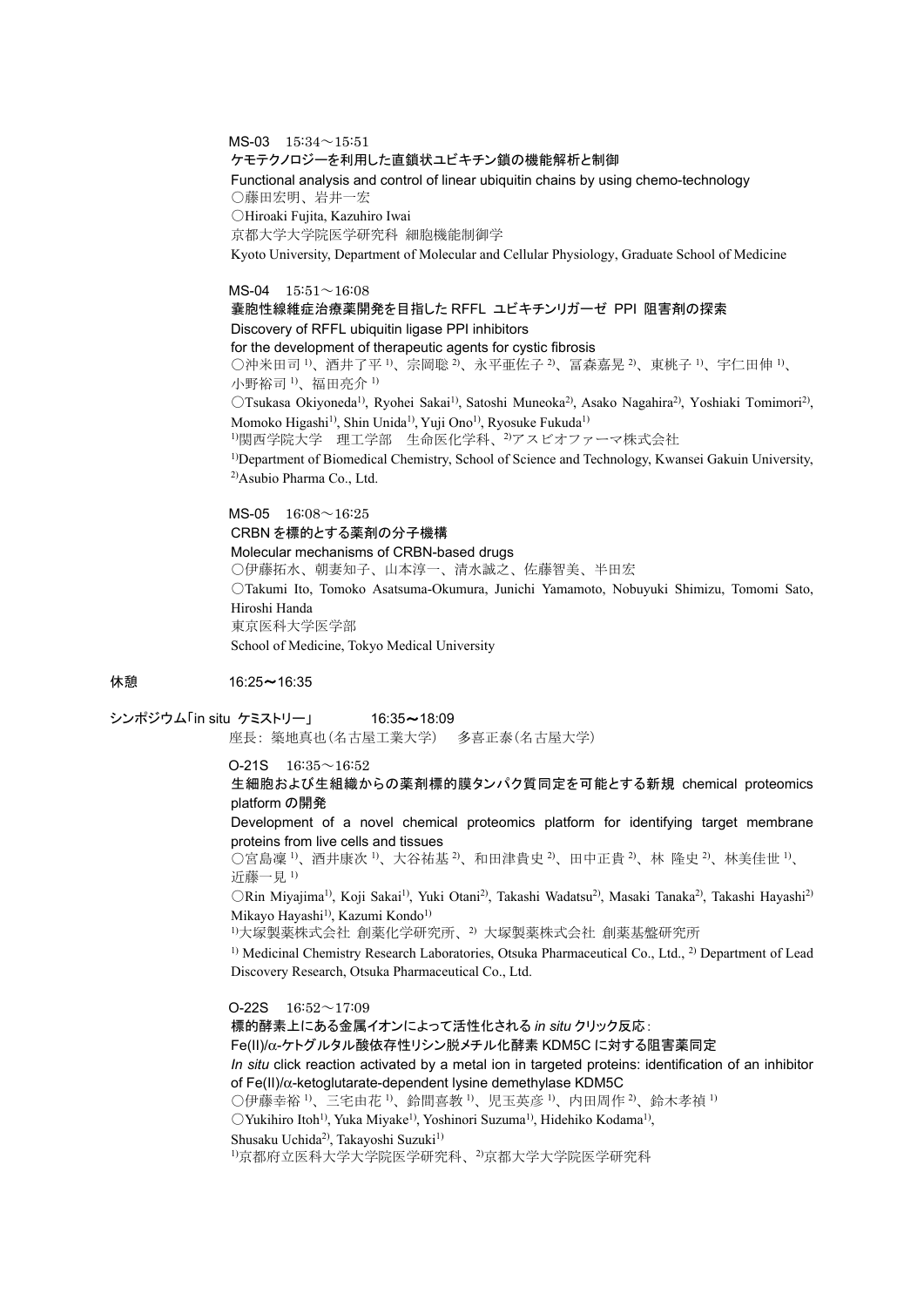<sup>1)</sup> Graduate School of Medical Science, Kyoto Prefectural University of Medicine, <sup>2)</sup>Graduate School of Medicine, Kyoto University

 $S-03$  17:09 $\sim$ 17:39

受容体の自在な活性制御を実現する配位ケモジェネティクス Coordination chemogenetics for artificial regulation of cell-surface receptors 清中茂樹 Shigeki Kiyonaka 名古屋大学大学院工学研究科 Graduate School of Engineering, Nagoya University

S-04 17:39~18:09 In Situ Chemistry: 核偏極 NMR を利用した生体分子イメージング In Situ Chemistry: In Vivo Molecular Imaging Using Hyperpolarized NMR ○山東信介、野中洋 ○Shinsuke Sando, Hiroshi Nonaka 東大院工 Department of Chemistry and Biotechnology, Graduate School of Engineering, The University of Tokyo

総会 18:09~18:30

# 2019年6月12日

セッション5 9:00~10:08

座長: 浦野泰照(東京大学) 永澤秀子(岐阜薬科大学)

 $O-23$   $9:00 \sim 9:17$ 

上皮成長因子受容体活性化への疎水性アニオンの影響

Effects of hydrophobic anion on activation of epidermal growth factor receptor 杉山綾香り、佐藤毅 2)、萩原将也 3,4)、藤井郁雄 り、二木史朗 5、○中瀬生彦 1,4) Ayaka Sugiyama<sup>1)</sup>, Takeshi Sato<sup>2)</sup>, Masaya Hagiwara<sup>3,4)</sup>, Ikuo Fujii<sup>1)</sup>, Shiroh Futaki<sup>5)</sup>, ○Ikuhiko Nakase1,4)

1)大阪府立大学大学院理学系研究科、2)京都薬科大学薬学部、3)理化学研究所、4)大阪府立大学 NanoSquare 拠点研究所、5)京都大学化学研究所

<sup>1)</sup>Graduate School of Science, Osaka Prefecture University (OPU), <sup>2)</sup>Kyoto Pharmaceutical University, <sup>3)</sup>RIKEN, <sup>4)</sup>NanoSquare Research Institute, OPU, <sup>5)</sup>Institute for Chemical Research, Kyoto University

#### $O-24$   $9:17 \sim 9:34$

がん細胞に活性酸素種産生を誘導する化合物 RKN9055 の作用機構解析

Study on RKN9055, a small-molecule inducer of reactive oxygen species

○河村達郎 1,2)、SHANG Erchang<sup>2)</sup>、JANNING Petra<sup>2)</sup>、上野雅佳 <sup>3)</sup>、武田茂樹 <sup>3)</sup>、ZIEGLER Slava<sup>2)</sup>、 渡辺信元<sup>1)</sup>、WALDMANN Herbert<sup>2)</sup>、長田裕之<sup>1,4)</sup>

○Tatsuro Kawamura1,2), Erchang Shang2), Petra Janning2), Masayoshi Ueno3), Shigeki Takeda3), Slava Ziegler<sup>2)</sup>, Nobumoto Watanabe<sup>1)</sup>, Herbert Waldmann<sup>2)</sup>, Hiroyuki Osada<sup>1,4)</sup>

1)理研 CSRS・理研-マックスプランク連携、<sup>2</sup>マックスプランク分子生理学研究所、<sup>3)</sup>群馬大· 理工、4)理研 CSRS・ケミカルバイオロジー

1)RIKEN-Max Planck Joint, RIKEN CSRS, 2)Max-Planck-Inst. Mol. Physiol., 3)Sci. Tech., Gunma Univ., 4)Chem. Biol., RIKEN CSRS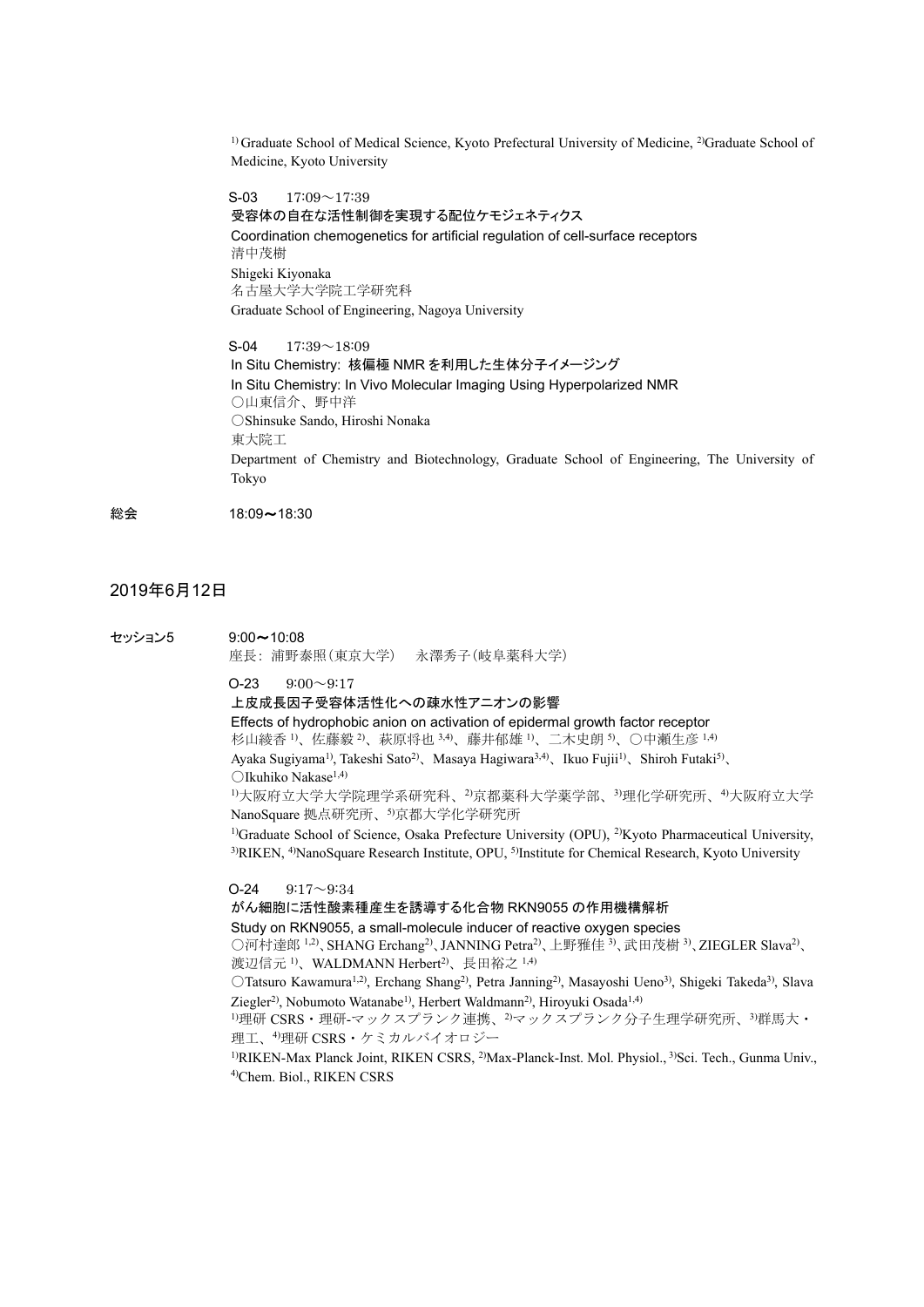# $O-25$   $9:34 \sim 9:51$ 薬剤の光応答性に着目した光免疫療法の細胞障害メカニズムの検討 Investigation of the cytotoxicity mechanism in photoimmunotherapy (PIT) based on photoresponsivity of PIT agent ○高倉栄男、安藤完太、中島孝平、小川美香子 ○Hideo Takakura, Kanta Ando, Kohei Nakajima, Mikako Ogawa 北海道大学大学院薬学研究院 Graduate School of Pharmaceutical Sciences

 $O-26$   $9:51 \sim 10:08$ YM-53601 によるスクアレン合成酵素の光分解機構の解析 Photo-degradation of squalene synthase by YM-53601 ○竹本 靖 <sup>1</sup>、マオ ディ <sup>1)</sup>、プンザラン ルービー<sup>1</sup>), ゴツェ セバスチャン <sup>1</sup>), 上杉 志成 <sup>1,2)</sup>  $OY$ asushi Takemoto<sup>1)</sup>, Di Mao<sup>1)</sup>, Louvy Punzalan<sup>1)</sup>, Sebastian Götze<sup>1)</sup>, Motonari Uesugi<sup>1,2)</sup> 1)京都大学 化学研究所、2)京都大学 iCeMS <sup>1)</sup>Institute for Chemical Research, Kyoto University, <sup>2)</sup>iCeMS, Kyoto University

## 休憩 10:08~10:18

セッション6 10:18~11:09

座長: 樺山一哉(大阪大学) 大神田淳子(信州大学)

## $O-27$  10:18 $\sim$ 10:35 シクロメタレート型 Ir(III)錯体—ペプチドハイブリッドによるがん細胞のプログラム細胞死誘導とそのメ カニズム解析

Induction of Programmed Cell Death of Cancer Cells by Cyclometalated Iridium(III) Complex-Peptide Hybrids and the Mechanistic Study

○青木伸 1,2) 、横井健汰 1)、Chandrasekar Balachandran1) 、内藤佳奈 1)

○Shin Aoki1,2), Kenta Yokoi1), Chandrasekar Balachandran1), Kana Naito1)

1)東京理科大学薬学部、2)東京理科大学総合研究院

<sup>1)</sup> Faculty of Pharmaceutical Sciences, Tokyo University of Science, <sup>2)</sup> Research Institute for Science and Technology, Tokyo University of Science

## $O-28$  10:35 $\sim$ 10:52

#### 変異集積表面への光クロスリンカー導入によるがん特異的蛋白質間相互作用の同定

Identification of cancer specific protein-protein interactions by site-specific incorporation of a photo-cross-linker onto the mutation clustering surface

 $\bigcirc$ 樋野展正 <sup>1</sup>), 向山樹 <sup>1</sup>), 鳴海良平 <sup>2</sup>), 川端猛 <sup>3</sup>), 山本紘義 <sup>1</sup>), 重松知沙 <sup>1</sup>), 山本真実 <sup>1</sup>), 栗栖 源嗣 3), 足立淳 2), 土井健史 1)

○ Nobumasa Hino1), Tatsuki Mukouyama1), Ryohei Narumi2), Takeshi Kawabata3), Hiroyoshi Yamamoto<sup>1)</sup>, Chisa Shigematsu<sup>1)</sup>, Mami Yamamoto<sup>1)</sup>, Genji Kurisu<sup>3)</sup>, Jun Adachi<sup>2)</sup>, Takefumi Doi<sup>1)</sup> 1)阪大院薬, 2)医薬基盤健栄研, 3)阪大蛋白研

<sup>1)</sup> Grad. Sch. Pharm. Sci., Osaka Univ., <sup>2)</sup> Natl. Inst. Biomed. Innov. Health Nutri., <sup>3)</sup> Inst. Prot. Res. Osaka Univ.

 $O-29$  10:52 $\sim$ 11:09

膜タンパク質―脂質相互作用解析法の開発:脂質ケミカルバイオロジー創成に向けて

Development of membrane protein-lipid interaction analysis method: Toward the creation of lipid chemical biology

稲田壮峰、木下祥尚、○松森信明

Masataka Inada, Masanao Kinoshita, ○Nobuaki Matsumori

九大院理

Graduate School of Science, Kyushu University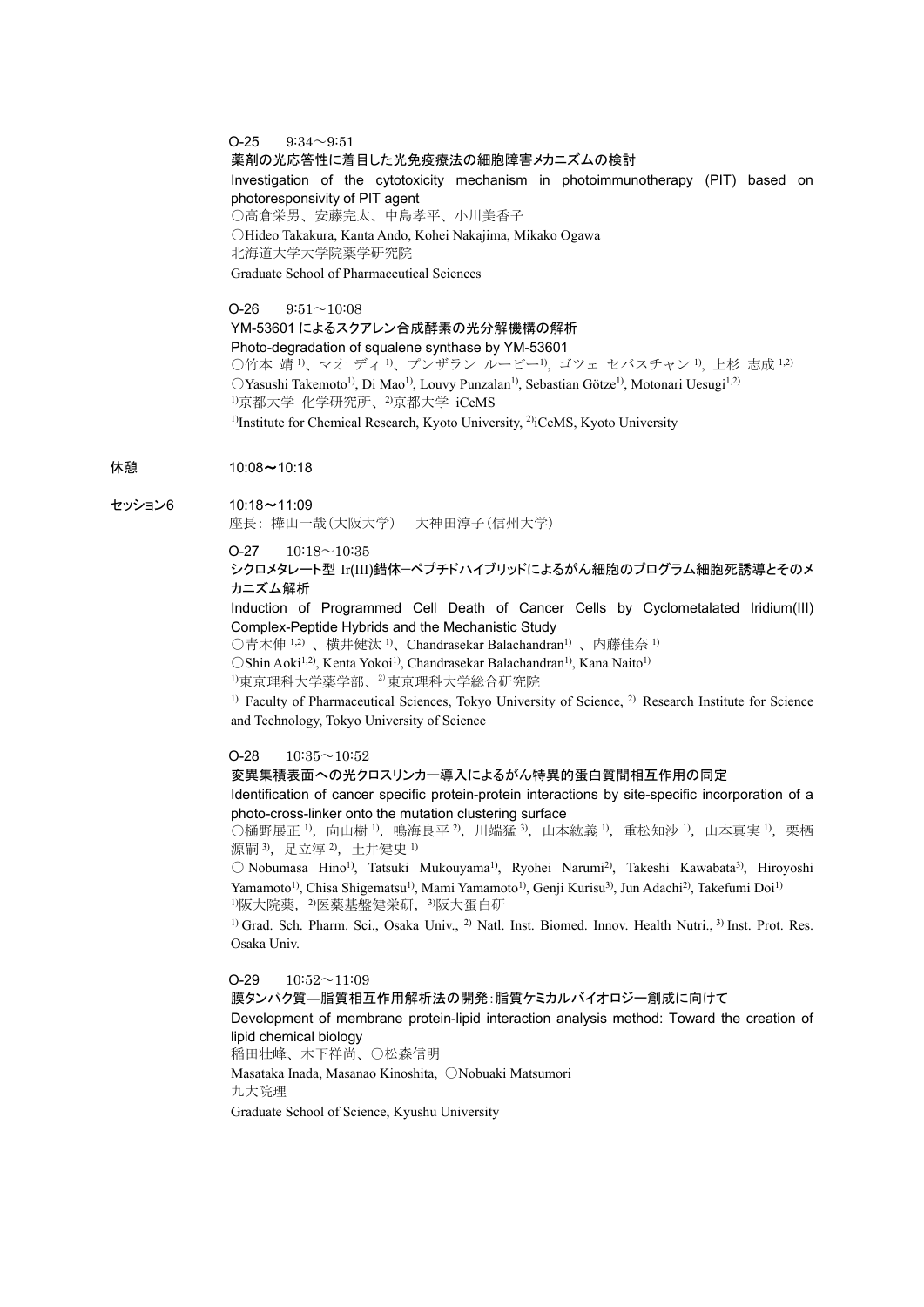## ポスターブリーフィングB(偶数番号ポスター賞応募者) 11:15~12:15

| P-004 | 朝光世煌                | P-094   | 黒田知宏        |
|-------|---------------------|---------|-------------|
| P-008 | 児玉有輝                | P-096   | 岡田大佑        |
| P-010 | 大谷紘生                | P-098   | 鈴木華穂        |
| P-012 | 齋藤大介                | P-102   | 向峯あかり       |
| P-018 | 保科静香                | $P-104$ | 木室佑亮        |
| P-022 | 池田拓慧                | P-106   | 松浦良史        |
| P-024 | 山本紘義                | P-108   | 須藤菜々子       |
| P-026 | 甲斐亮補                | $P-110$ | 小薄孝行        |
| P-028 | 小林大貴                | $P-112$ | 新井康介        |
| P-032 | Louvy Lynn Punzalan | $P-116$ | 向山海凪        |
| P-036 | 新谷佳菜                | P-120   | 阪井貴之        |
| P-038 | 篠田康晴                | P-122   | 村上英太郎       |
| P-040 | 加納結衣                | P-126   | 松尾和哉        |
| P-042 | 安東丈洋                | P-128   | 加藤大輝        |
| P-046 | 阿部純平                | P-130   | 對馬理彦        |
| P-048 | 越膳ほなみ               | P-132   | 國重莉奈        |
| P-050 | 塚本敬太                | P-134   | Jingchi Gao |
| P-052 | 澤崎鷹                 | P-136   | 高山亜紀        |
| P-056 | 齊藤広樹                | P-138   | 星野雄紀        |
| P-060 | 荻原洲介                | P-140   | 坂本健太郎       |
| P-074 | 木村遥                 | P-142   | 宮前友策        |
| P-080 | 道下僚                 | $P-144$ | 柳光一         |
| P-082 | 胡若昉                 | P-146   | 大金賢司        |
| P-084 | 西村綾乃                | P-148   | 辻美恵子        |
| P-086 | 松原慶季                | P-150   | 小久保建吾       |
| P-088 | 外山瑛章                | P-152   | 趙慶祐         |
| P-092 | 佐藤浩平                | P-154   | 吉川優         |

昼食 12:15~13:40

ポスターセッションB 13:40~15:10 (7階 展示場)

#### セッション7 15:10~16:01

座長: 池田将(岐阜大学) 平山祐(岐阜薬科大学)

 $O-30$   $15:10 \sim 15:27$ 

内在性膜タンパク質を可視化する蛍光色素・タンパク質ハイブリッドプローブの開発 Development of fluorogen/protein hybrid probe for imaging endogenous membrane protein ○堀雄一郎 1,2)、山﨑のぞ美 1)、森和真 1)、菊地和也 1,2) ○Yuichiro Hori1,2), Nozomi Yamazaki1), Kazuma Mori1), Kazuya Kikuchi1,2) 1)大阪大学大学院工学研究科、2)大阪大学免疫学フロンティア研究センター <sup>1)</sup>Graduate School of Engineering, Osaka University, <sup>2)</sup>Immunology Frontier Research Center

 $O-31$   $15:27 \sim 15:44$ 近赤外蛍光 *in vivo* イメージングのためのケミカルタグツールの開発 Development of a chemical tag tool for *in vivo* near-infrared fluorescence imaging ○浅沼大祐 1,2)、小島佑介 1)、岡本紘幸 1)、並木繁行 1)、廣瀬謙造 1) ODaisuke Asanuma<sup>1,2)</sup>, Yusuke Kojima<sup>1)</sup>, Hiroyuki Okamoto<sup>1)</sup>, Shigeyuki Namiki<sup>1)</sup>, Kenzo Hirose<sup>1)</sup> 1)東京大学大学院医学系研究科、2)JST さきがけ <sup>1)</sup>Graduate School of Medicine, The University of Tokyo, <sup>2)</sup>PRESTO, JST